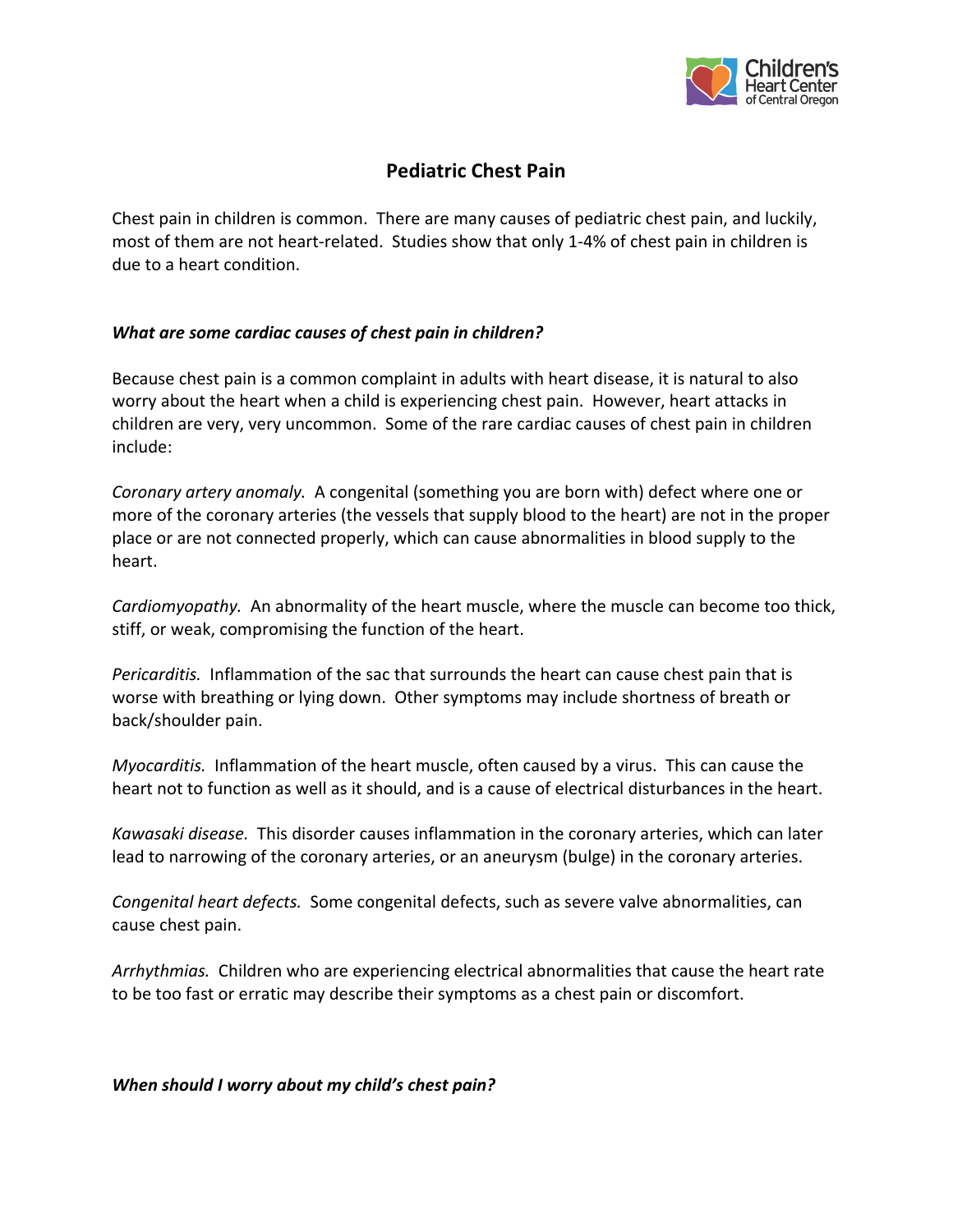

Warning signs that may indicate that further heart testing is needed include:

- § Chest pain that is exertional (happens with physical activity)
- Chest pain that is associated with other symptoms, such as shortness of breath, palpitations, or feeling faint/fainting
- Family history of cardiomyopathy or unexplained cardiac arrest/sudden death at a young age
- Family history of early heart attacks or familial hyperlipidemia (very high cholesterol)
- If evaluation with your pediatrician (or elsewhere) reveals a heart murmur, abnormal EKG, or abnormal vital signs

## *If my child's chest pain is not from the heart, then what is causing it?*

There are many different causes of non-cardiac chest pain in children. Some of the more common ones are listed below.

**1) Musculoskeletal pain.** This type of chest pain comes from the chest wall, which includes the bones, cartilage, and muscles that surround the heart and lungs. This kind of pain can occur from trauma to the chest, or from doing physical activities that irritate the chest wall (e.g. coughing or lifting weights). Other times, it may be difficult to identify the exact cause.

Specific examples include:

*Precordial catch syndrome*. This is a sharp, stabbing chest pain that can be very painful, but is not dangerous. The pain typically comes on at random times, gets worse with taking a deep breath (sometimes causing the child to "freeze" or take shallow breaths), and is relatively brief, lasting anywhere from a few seconds to 15-20 minutes. The cause of precordial catch is not known, but it is thought to be from a muscle spasm or irritation of a nerve. It does not require treatment.

*Costochondritis,* or inflammation of the cartilage that connects the ribs to the sternum. The cause of this is often unknown. This type of chest pain can be quite severe, but it is not dangerous. The pain gets worse with movement, coughing, or taking a deep breath, and touching the affected area can make the pain worse. This type of pain can take several weeks to resolve, and is treated with NSAID's such as ibuprofen.

*Slipping rib.* This type of pain occurs in the lower ribs or upper abdomen. It is caused by hypermobility of the ligaments that connect the ribs to each other. This type of pain typically occurs with certain movements, such as twisting (e.g. rolling over in bed), coughing, bending, lifting, swimming, or throwing. Some patients describe a "popping" sensation. If treatment is needed, NSAID's or physical therapy can be helpful.

*Hypermobility syndromes.* Patients with hypermobility, such as those with Ehlers Danlos syndrome, can experience musculoskeletal chest pain. This is because their joints tend to be